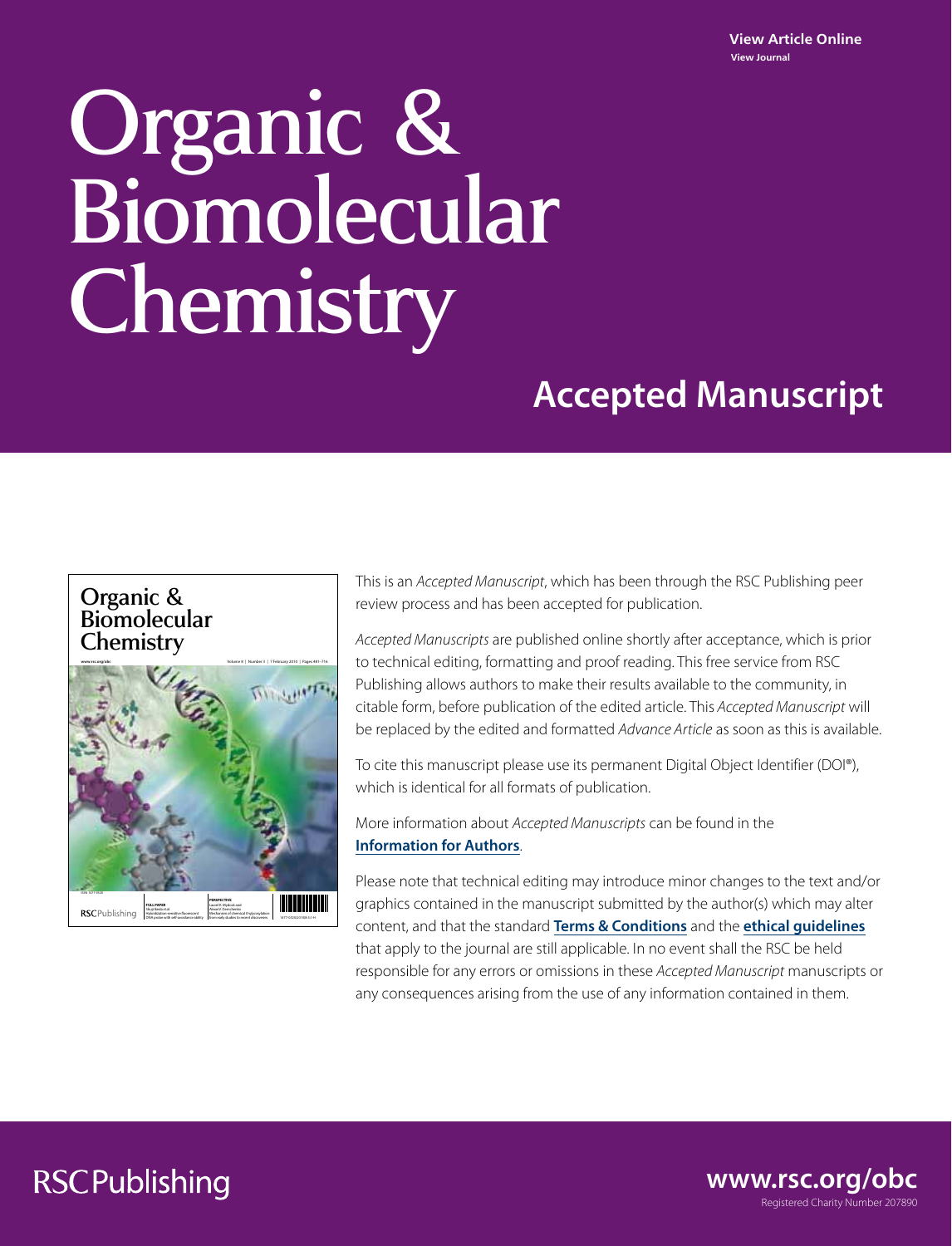## Cu-catalyzed *in situ* generation of thiol using xanthate as thiol surrogate for the one-pot synthesis of benzothiazoles and benzothiophenes†

**Paganic & Biomolecular Chemistry** 

**D. J. C. Prasad and G. Sekar\*** 

Received (in XXX, XXX) Xth XXXXXXXXX 20XX, Accepted Xth XXXXXXXX 20XX  $_5$  **DOI: 10.1039/b0000000x** 

A new coppercatalyzed *in situ* generation of aryl thiolates strategy was successfully developed for the onepot synthesis of substituted benzothiazoles from 2iodoanilides using xanthate as thiol precursor. A wide range of 2-iodoanilides with both electron-releasing and electron-withdrawing groups produced the corresponding benzothiazoles in good yields. Further, this onepot protocol was successfully utilized for 10 the synthesis of a potent antitumor agent 2-(3,4-dimethoxyphenyl)-5-fluorobenzo[*d*]thiazole (PMX 610).

Finally, copper-catalyzed *in situ* generation of aryl thiolates strategy was successfully applied for the domino synthesis of substituted benzothiophenes from *o*haloalkynyl benzenes using xanthate as thiol precursor.

#### **Introduction**

Downloaded by University of Arizona on 11 January 2013

Downloaded by University of Arizona on 11 January 2013

Published on 08 January 2013 on http://pubs.rsc.org | doi:10.1039/C3OB26915A

Published on 08 January 2013 on http://pubs.rsc.org | doi:10.1039/C3OB26915A

15 Benzofused sulfur-containing heterocycles are important class of compounds in pharmaceuticals, biologically active molecules and materials.<sup>1</sup> Particularly, benzothiazole and benzothiophene motifs can be found in numerous biologically important molecules such as antitumor agents, $2$  fatty acid amide hydrolase inhibitors $3$  and 20 selective estrogen receptor modulators (SERM's) (Fig. 1). $^{4}$ 



antitumor agent (PMX 610)



Fig. 1 Biologically active molecules containing benzothiazole and benzothiophene skeleton.

- <sup>25</sup>*Department of Chemistry, Indian Institute of Technology Madras, Chennai, Tamil Nadu600 036, India. Email: gsekar@iitm.ac.in; Fax: +91 44 2257 4202; Tel: +91 44 2257 4229*
- † Electronic supplementary information (ESI) available: (Experimental details, characterization data including  ${}^{1}$ H NMR spectra,  ${}^{13}$ C NMR spectra 30 for all compounds)
- See DOI: 10.1039/b000000x/

construction of benzothiazole moieties are condensation of 2 35 aminothiophenols with different electrophiles,  $^5$  C-H functionalized cyclization of thiobenzanilide<sup>6</sup> and transition metal-cnatalyzed intramolecular cyclization of 2-halophenyl benzothioamide.<sup>7</sup> But, these methods are associated with several limitations like usage of readily oxidizable substituted 2 <sup>40</sup>aminothiophenols, formation of regioisomers, limited substrate scope, and high cost of Pd catalysts. In general, thioamides are prepared from the corresponding amides using  $P_4S_{10}$  or Lawessons reagent, but it is not feasible for substrates consist of ketone, ester, and amide moieties. The development of Pd or Cu 45 catalyzed one-pot synthesis of benzothiazoles from 2-haloanilides and a thiol surrogate has overcome these difficulties to a great extent.<sup>8</sup> Towards our ongoing research in developing newer methods for the copper-catalyzed  $C_{(arvl)}$ -heteroatom bond formation and its application in heterocycles synthesis,<sup>9</sup> recently <sup>50</sup>we have reported a onepot protocol for the synthesis of aryl thioethers using potassium ethyl xanthogenate (xanthate) **\$** as thiol surrogate.<sup>10</sup> To extend the application of our coppercatalyzed *in situ* generation of aryl thiolate strategy, herein, we report a one-pot protocol for the synthesis of benzothiazoles and <sup>55</sup>benzothiophenes using xanthate **\$** as a sole thiol precursor (Scheme 1).

The common methods reported in the literature for the



**Scheme 1** Cu-catalyzed one-pot synthesis benzothiazoles and benzothiophenes using xanthate as thiol surrogate.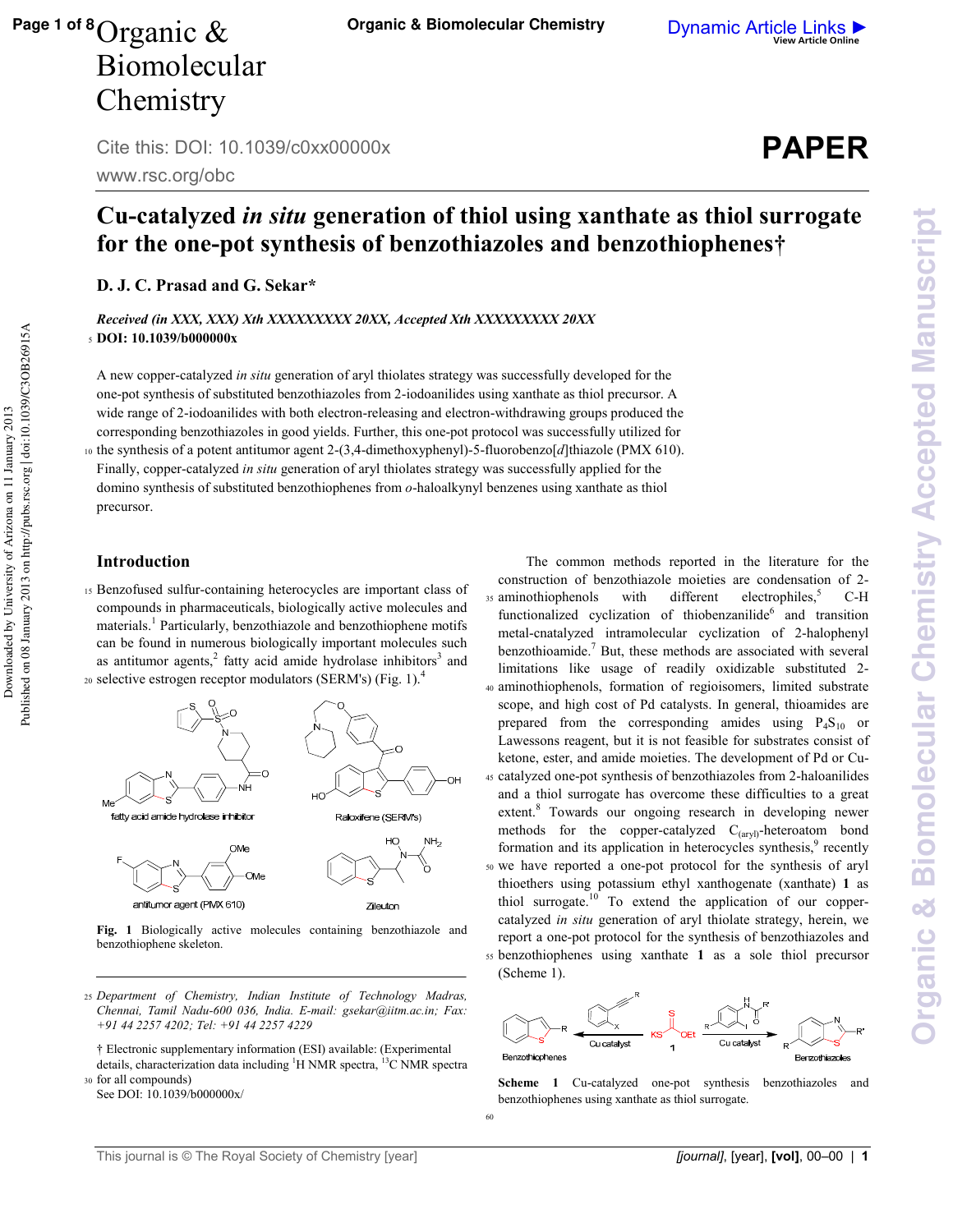#### **Results and Discussion**

We started our studies by reacting *N*-(2-iodophenyl) benzamide **2** with xanthate 1 in the presence of 10 mol%  $Cu(OAc)<sub>2</sub>$  and 10 mol% of 1,1'-binaphthyl-2,2'-diamine (BINAM) ligand at 105  $^{\circ}$ C. 5 After 10 hours, *N*-(2-iodophenyl)benzamide 2 was completely consumed, then 0.5 mL of concentrated HCl was added to the reaction mixture and stirred for 8 hours at room temperature to

obtain 24% isolated yield of 2-phenylbenzothiazole 3 along with  $20\%$  of 2-phenylbenzoxazole (Table 1, entry 1). When the one-10 pot reaction was carried out without BINAM ligand, in the presence of only  $Cu(OAc)_2$ , the reaction provided 42% yield of 2phenylbenzothiazole **&** (entry 2). Similar result was obtained when the reaction was carried out at 80  $^{\circ}$ C with slightly longer reaction time (entry 3). To increase the efficiency of this one-pot <sup>15</sup>synthesis of benzothiazoles, the amount of xanthate **\$** was increased to three equivalents and as a result, a better yield of 62% was obtained (entry 4). Either by changing the copper salt or using external base, the yield for benzothiazole formation decreased (entries 5 and 6). Trace amount of product **&** was 20 observed when the reaction was carried out without  $Cu(OAc)_{2}$ (entry 7).

Table 1 Optimization of reaction conditions for the one-pot synthesis of benzothiazoles

| Ph<br>κs<br>OEt                                                                                                                                                                                                                                                  |                    | (i) Cu(OAc) <sub>2</sub> (10 mol%)<br>DMF, temperature<br>(ii) HCl, rt<br>3 |          |                        |
|------------------------------------------------------------------------------------------------------------------------------------------------------------------------------------------------------------------------------------------------------------------|--------------------|-----------------------------------------------------------------------------|----------|------------------------|
| Entry                                                                                                                                                                                                                                                            | Equiv. of xanthate | Temperature (°C)                                                            | Time (h) | Yield (%) <sup>a</sup> |
|                                                                                                                                                                                                                                                                  | 2.0                | 105                                                                         | $10 + 8$ | 24 <sup>b</sup>        |
| 2                                                                                                                                                                                                                                                                | 2,0                | 105                                                                         | $10 + 8$ | 42                     |
| 3                                                                                                                                                                                                                                                                | 2.0                | 80                                                                          | $20 + 8$ | 40                     |
| 4                                                                                                                                                                                                                                                                | 3.0                | 80                                                                          | $15 + 8$ | 62                     |
| 5                                                                                                                                                                                                                                                                | 3.0                | 80                                                                          | $15 + 8$ | 46°                    |
| 6                                                                                                                                                                                                                                                                | 1.5                | 80                                                                          | $15 + 8$ | 32 <sup>d</sup>        |
| 7                                                                                                                                                                                                                                                                | 3.0                | 80                                                                          | $15 + 8$ | trace®                 |
| <sup>a</sup> Isolated yield. <sup>b</sup> 10 mol% of BINAM was used. <sup>c</sup> 10 mol% of Cul was used instead of Cu(OAc) <sub>2</sub> .<br>$^d$ 2.0 Equivalents of KOH was used after 10 hours. $^e$ Reaction was carried out without Cu(OAc) <sub>2</sub> . |                    |                                                                             |          |                        |

25

Downloaded by University of Arizona on 11 January 2013

Downloaded by University of Arizona on 11 January 2013

Published on 08 January 2013 on http://pubs.rsc.org | doi:10.1039/C3OB26915A

Published on 08 January 2013 on http://pubs.rsc.org | doi:10.1039/C3OB26915A

Using the above mentioned optimized reaction conditions, we initiated our investigation into the scope of the copper catalyzed one-pot synthesis of substituted benzothiazoles with a variety of substituted 2-iodoanilides and xanthate 1 as thiol 30 precursor and the results are summarized in Table 2. A wide range of 2-iodoanilides with both electron-releasing (entries 2 and 3) and electron-withdrawing groups (entries 5) produced the corresponding benzothiazoles in good yields. Sterically hindered *ortho*substituted benzothioamide **.** also provided the <sup>35</sup>corresponding benzothiazole **'** in good yield (entry 4). Interestingly, 2-alkyl-substituted benzothiazoles were also synthesized in good yields (entries 7 and 8). We were pleased to note that under the optimized reaction conditions, 2-iodoanilides containing functional groups such as ketone and ester also

<sup>40</sup>provided the corresponding benzothiazoles in good yields (entries 9 and 10).

After completion of a wide range of substituted benzothiazoles synthesis, the one-pot protocol was successfully applied for the synthesis of a potent antitumor agent (PMX 610)

- 45 2-(3,4-dimethoxyphenyl)-5-fluorobenzo[d]thiazole 25 where 2arylbenzo[*d*]thiazole formation is the key step (Scheme 2).<sup>2</sup> *N*-(5-Fluoro-2-iodophenyl)-3,4-dimethoxybenzamide 24 was obtained with 87% yield through acylation of 5-fluoro-2-iodoaniline 22 with 3,4-dimethoxybenzoyl chloride 23. Next, we applied copper-50 catalyzed one-pot protocol by reacting *N*-(5-fluoro-2iodophenyl)-3,4-dimethoxybenzamide 24 and xanthate 1 as a thiol precursor. The reaction provided the target molecule
- antitumor agent 2-(3,4-dimethoxyphenyl)-5-fluorobenzo[d] thiazole 25 in 64% isolated yield. 55 Table 2 Cu-catalyzed one-pot synthesis of benzothiazoles using thiol



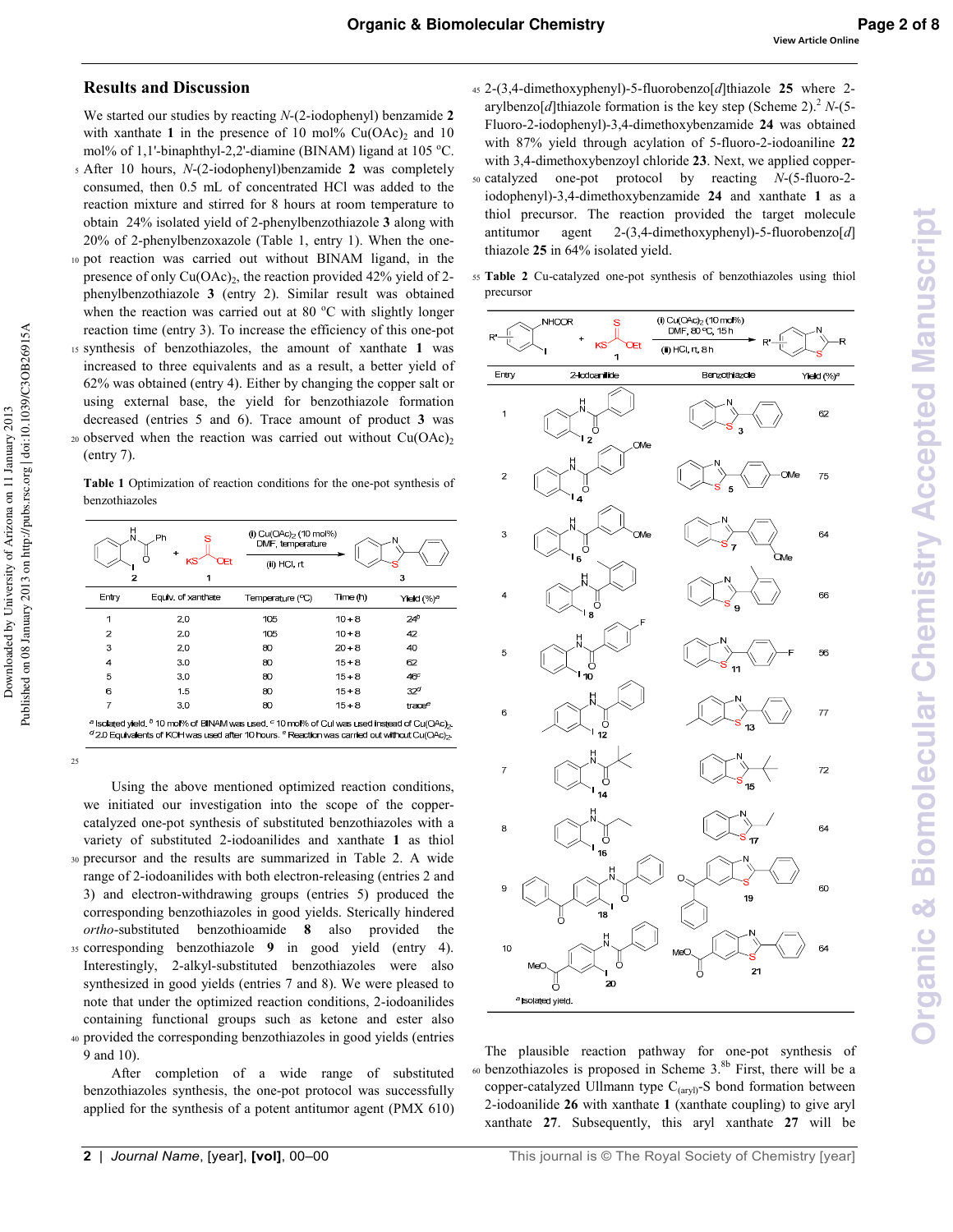Downloaded by University of Arizona on 11 January 2013

Downloaded by University of Arizona on 11 January 2013

Published on 08 January 2013 on http://pubs.rsc.org | doi:10.1039/C3OB26915A

Published on 08 January 2013 on http://pubs.rsc.org | doi:10.1039/C3OB26915A

hydrolyzed by excess xanthate 1 to generate the corresponding aryl thiolate 28 and this *in situ* generated thiolate underwent intramolecular condensation to give the corresponding substituted benzothiazole 30 (Scheme 3). In this one-pot process the *in situ* 5 generation of aryl thiolate 28 was confirmed by trapping with an electrophile (benzyl bromide).<sup>11</sup>



**Scheme 2** Synthesis of antitumor agent (PMX 610) using thiol precursor.



10 **Scheme 3** Plausible reaction pathway for one-pot synthesis of benzothiazoles.

- Finally, we extended this *in situ* generation of aryl thiolates methodology for domino synthesis of substituted benzothiophenes from *o*haloalkynylbenzenes and xanthate **\$** as 15 thiol precursor. The common methods reported in the literature for the assembly of benzothiophene moieties are electrophilic cyclization reaction of  $o$ -alkynylaryl thioether derivatives,<sup>12</sup> intramolecular *S*-arylation of *α*-(*ortho*-haloaryl)thioketones<sup>13</sup> and domino Sonogashira coupling between *o*-bromothiophenol and  $20$  cuprous acetylide followed by cyclization.<sup>14</sup> But, these methods associated with some limitations like usage of readily oxidizable 2bromothiophenols, limited substrate scope, moderate yields and high costs of palladium catalysts. The development of transition metal catalyzed one-pot or domino synthesis of benzothiophenes
- <sup>25</sup>from *o*haloalkynylbenzenes and a thiol precursor has overcome these difficulties to a great extent.<sup>15</sup>

Initially, the domino reaction was carried out with 1-iodo-2-(phenylethynyl)benzene 31 and xanthate 1 in the presence of 10 mol% of  $Cu(OAc)_2$  and 10 mol% of BINAM in DMF at 100 °C <sup>30</sup> and the reaction provided 94% of 2-phenylbenzothiophene 32 (Table 3, entry 1). Similar result was obtained when the reaction

- was carried out at 80 °C with slightly increased yield (entry 2). The domino reaction provided only 38% of 32 when only  $Cu(OAc)<sub>2</sub>$  was used as catalyst without ligand BINAM (entry 4).
- <sup>35</sup>Using the optimized reaction conditions, a variety of substituted 2-iodoalkynylbenzenes were reacted with xanthate 1 for the domino synthesis of benzothiophenes (Table 4). All types

of 2-iodo alkynylbenzenes including electron-releasing, electronwithdrawing and sterically hindered *ortho*-substituted 2-<sup>40</sup>iodoalkynylbenzenes are well tolerated. Heteroatom containing 2 ((2iodophenyl)ethynyl) pyridine **0&** also provided 93% isolated yield for the corresponding benzothiophene 44 (entry 7). Less reactive 2-bromoalkynylbenzenes were also used for this domino reaction by slightly increasing the reaction temperature to  $100\,^{\circ}\text{C}$ 45 (entries 8-10).

Table 3 Optimization of reaction conditions for the Cu-catalyzed domino synthesis of benzothiophenes



<sup>a</sup> Isolated yield. <sup>b</sup> 10 Mol% of Cu(OAc)<sub>2</sub> was used without ligand. <sup>c</sup> Without Cu salt and ligand.

Table 4 Cu-catalyzed domino synthesis of benzothiophenes using thiol 50 precursor

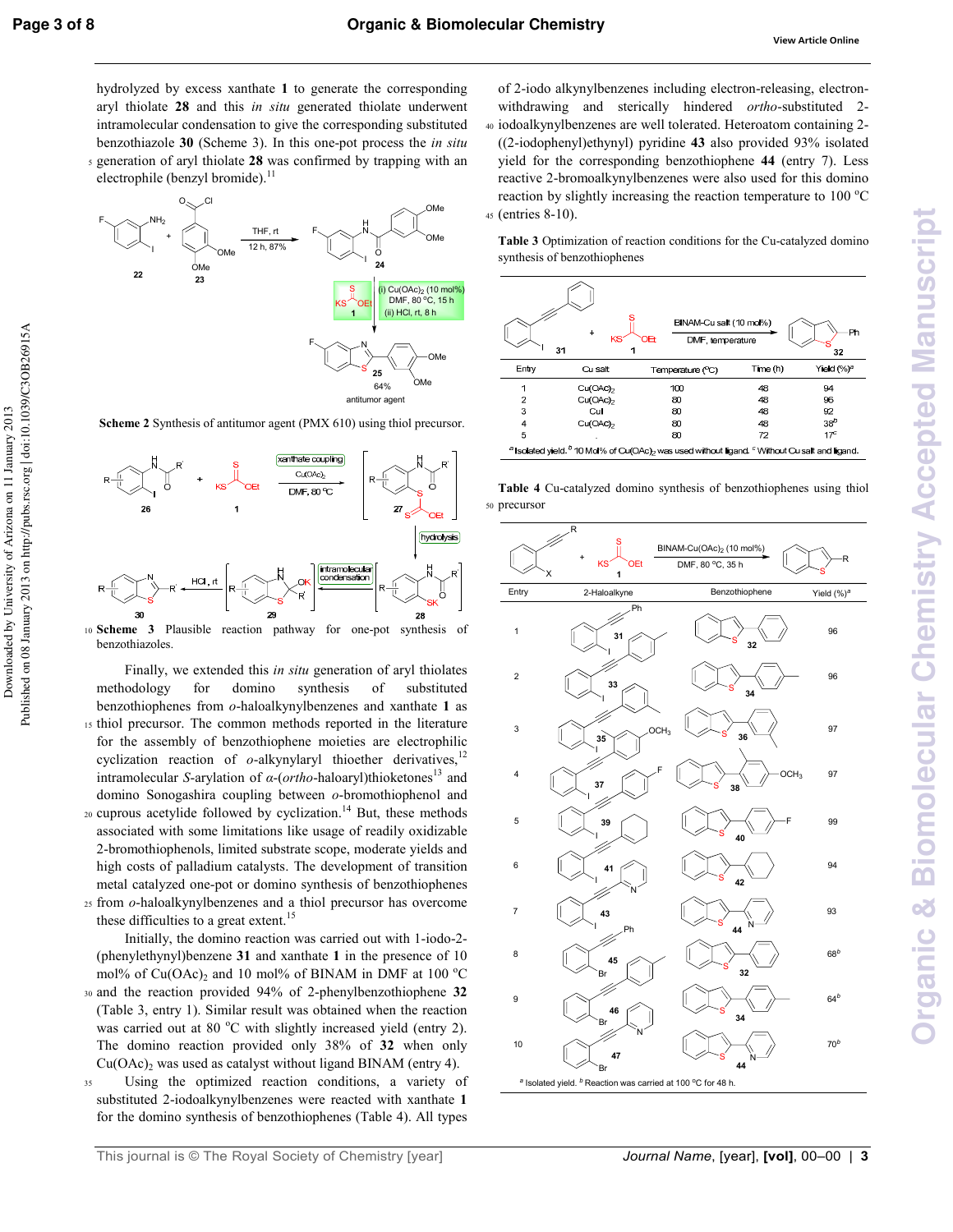The plausible reaction pathway for domino synthesis of benzothiophenes from *o*-iodoalkynylbenzenes and xanthate 1 is proposed in Scheme  $4.15c$  Initially, there will be a copper catalyzed Ullmann type  $C_{(aryl)}$ -S bond formation between  $o$ -<sup>5</sup>iodoalkynylbenzene **0.** with xanthate **\$** (xanthate coupling) to give intermediate 49. The aryl thiolate 50 is *in situ* generated through the hydrolysis of intermediate **0'**, which then underwent intramolecular cyclization to yield the analogous benzothiophene **/\$**(Scheme 4).



**Scheme 4** Plausible reaction pathway for domino synthesis of benzothiophenes.

#### **-**

We have developed a new copper-catalyzed copper-catalyzed *in* 15 *situ* generation of aryl thiolates strategy for the one-pot synthesis of substituted benzothiazoles from 2-iodoanilides and xanthate as thiol precursor. A wide range of 2-iodoanilides with both electron-releasing and electron-withdrawing groups produced the corresponding benzothiazoles in good yields. Further, this one <sup>20</sup>pot protocol was successfully utilized for the synthesis of a potent antitumor agent 2-(3,4-dimethoxyphenyl)-5-fluorobenzo[d] thiazole (PMX 610). Finally, copper-catalyzed *in situ* generation of aryl thiolates strategy was successfully applied for the domino synthesis of substituted benzothiophenes from *o*-haloalkynyl <sup>25</sup>benzenes and xanthate as a sole thiol precursor.

#### **Experimental Section**

#### **General information**

1,1'Binaphthyl2,2'diamine (BINAM) ligand was purchased from GERCHEM chemicals, Hyderabad, India. Cu(OAc)<sub>2</sub>·H<sub>2</sub>O <sup>30</sup>was purchased from Merck, India and oven dried to obtain anhydrous Cu(OAc)<sub>2</sub>. Aryl halides, acid chlorides, alkynes and potassium ethyl xanthogenate were purchased from sigma Aldrich Chemical Company. All the solvents used for the reactions were obtained from Rankem, India and dried by <sup>35</sup>Vogel's procedure. Reaction temperatures were controlled by Varivolt temperature modulator, Thin-layer chromatography (TLC) was performed using Merck silica gel 60  $F<sub>254</sub>$  precoated plates (0.25 mm) and visualized by UV fluorescence quenching. Silica gel (particle size 100-200 mesh) purchased from SRL India

 $40$  was used for chromatography. <sup>1</sup>H and <sup>13</sup>C NMR spectra were recorded on a Bruker 400 MHz instrument. <sup>1</sup>H NMR spectra were reported relative to Me<sub>4</sub>Si ( $\delta$  0.0 ppm) or residual CHCl<sub>3</sub> ( $\delta$  7.26 ppm). <sup>13</sup>C NMR were reported relative to CDCl<sub>3</sub> ( $\delta$  77.16 ppm). FTIR spectra were recorded on a Nicolet 6700 spectrometer and

 $45$  are reported in frequency of absorption (cm<sup>-1</sup>). High resolution mass spectra (HRMS) were recorded on Q-Tof Micro mass spectrometer.

#### General procedure for one-pot synthesis of benzothiazoles

A mixture of *N*-(2-iodophenyl)benzamide **2** (161.5 mg, 0.5)  $50 \text{ mmol}$ , Cu(OAc)<sub>2</sub> (9.1 mg, 0.05 mmol) and potassium ethyl xanthogenate **\$** (240.4 mg, 1.50 mmol) were taken in an oven dried reaction tube equipped with a septum. The reaction tube was evacuated and back-filled with nitrogen. *N*, *N*-Dimethylformamide (3.0 mL) was added to the reaction mixture <sup>55</sup>at room temperature, the reaction tube was sealed with glass stopper and the reaction mixture was heated for 15 hours at 80 <sup>o</sup>C. Then 0.5 mL conc. HCl was added to the cooled reaction mixture. After 8 hours, 6 mL saturated aq.NaHCO<sub>3</sub> was added and the mixture was extracted with ethyl acetate and water. The 60 organic layer was dried over anhydrous  $Na<sub>2</sub>SO<sub>4</sub>$  and the solvent was removed under reduced pressure. The crude residue was purified by column chromatography on silica gel using ethyl acetate/hexanes as eluents to give desired product 2 phenylbenzo[*d*]thiazole **&**(65.4 mg, 62%) as white solid.

**2-Phenylbenzo[d]thiazole (3). <sup>8b</sup>** White solid; mp 112-114 °C (lit. 113-114 °C);  $R_f$  0.46 (1:19 ethyl acetate : hexanes); <sup>1</sup>H NMR (400 MHz, CDCl<sup>3</sup> ): δ 7.367.43 (m, 1H), 7.477.54 (m, 4H), 7.91 (d,  $J = 7.6$  Hz, 1H), 8.07-8.14 (m, 3H); <sup>13</sup>C NMR (100 MHz, CDCl<sup>3</sup> ): δ 121.8, 123.4, 125.3, 126.5, 127.7, 129.2, 131.1, 133.7, 70 135.2, 154.3, 168.2; IR (neat): 3064, 764, 730, 690 cm<sup>-1</sup>; HRMS  $(m/z)$ : [M+H]<sup>+</sup> calcd. for C<sub>13</sub>H<sub>10</sub>NS: 212.0534; found: 212.0529.

**2-(4-Methoxyphenyl)benzo[d]thiazole (5).<sup>7a</sup> White solid; mp** 121 °C (lit. 120-121 °C); R<sub>f</sub> 0.25 (1:19 ethyl acetate : hexanes); <sup>1</sup>H NMR (400 MHz, CDCl<sub>3</sub>): δ 3.88 (s, 3H), 7.00 (d,  $J = 7.6$  Hz, <sup>75</sup>2H), 7.36 (t, *J* = 7.6 Hz, 1H), 7.47 (t, *J* = 8.0 Hz, 1H), 7.88 (d, *J* = 7.6 Hz, 1H), 8.04 (d,  $J = 8.4$  Hz, 3H); <sup>13</sup>C NMR (100 MHz, CDCl<sup>3</sup> ): δ 55.6, 114.5, 121.6, 123.0, 124.9, 126.4, 126.6, 129.3, 135.0, 154.4, 162.1, 168.0; IR (neat): 3063, 2995, 2923, 2837, 832, 758, 623 cm<sup>-1</sup>; HRMS (*m*/*z*): [M+H]<sup>+</sup> calcd. for C<sub>14</sub>H<sub>12</sub>NOS: <sup>80</sup>242.0640; found: 242.0636.

**2-(3-Methoxyphenyl)benzo[d]thiazole (7).<sup>7b</sup> White solid; mp** 82-83 <sup>o</sup>C (lit. 81-82 <sup>o</sup>C); R<sub>f</sub> 0.65 (1:9 ethyl acetate : hexanes); <sup>1</sup>H NMR (400 MHz, CDCl<sub>3</sub>): δ 3.92 (s, 3H), 7.04 (dd, *J* = 8.0 & 2.4 Hz, 1H), 7.357.43 (m, 2H), 7.50 (t, *J* = 7.6 Hz, 1H), 7.65 (d, *J* = <sup>85</sup>7.6 Hz, 1H), 7.69 (d, *J* = 2.0 Hz, 1H), 7.90 (d, *J* = 8.0 Hz, 1H), 8.09 (d,  $J = 8.0$  Hz, 1H); <sup>13</sup>C NMR (100 MHz, CDCl<sub>3</sub>):  $\delta$  55.6, 112.1, 117.5, 120.4, 121.7, 123.3, 125.4, 126.5, 130.2, 134.9, 135.1, 154.1, 160.2, 168.1; IR (neat): 3061, 3002, 2932, 2837, 792, 761, 731, 689 cm<sup>-1</sup>; HRMS (m/z): [M+H]<sup>+</sup> calcd. for 90 C<sub>14</sub>H<sub>12</sub>NOS: 242.0640; found: 242.0643.

**2-o-Tolylbenzo[d]thiazole (9).<sup>7b</sup>** White solid; mp 52-53 <sup>o</sup>C (lit. 51-53 <sup>o</sup>C); R<sub>f</sub> 0.58 (1:19 ethyl acetate : hexanes); <sup>1</sup>H NMR (400 MHz, CDCl<sub>3</sub>): δ 2.57 (s, 3H), 7.18-7.35 (m, 4H), 7.38-7.45 (m, 1H), 7.67 (d, *J* = 7.6 Hz, 1H), 7.83 (d, *J* = 8.0 Hz, 1H), 8.02 (d, *J*  $_{95}$  = 8.4 Hz, 1H); <sup>13</sup>C NMR (100 MHz, CDCl<sub>3</sub>):  $\delta$  21.5, 121.5, 123.5, 125.2, 126.2, 130.1, 130.7, 131.7, 133.2, 135.7, 137.4, 142.6, 153.9, 168.1; IR (neat): 3060, 2964, 2924, 723, 687 cm<sup>-1</sup>; HRMS  $(m/z)$ :  $[M+H]^+$  calcd. for  $C_{14}H_{12}NS$ : 226.0690; found: 226.0685.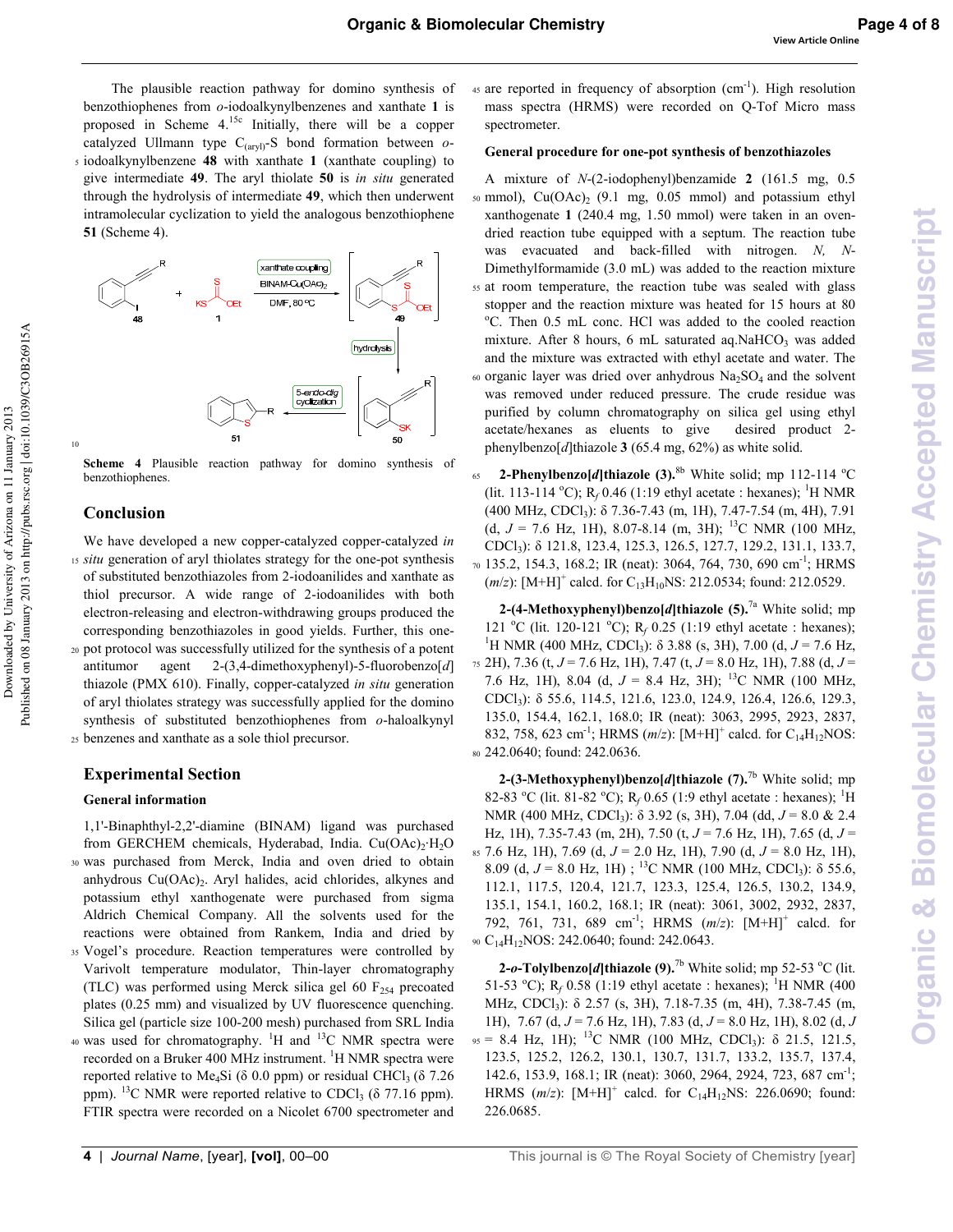Published on 08 January 2013 on http://pubs.rsc.org | doi:10.1039/C3OB26915A

Downloaded by University of Arizona on 11 January 2013

2-(4-Fluorophenyl)benzo[d]thiazole  $(11)^{7b}$  White solid; mp 101-102 °C (lit. 100-102 °C);  $R_f$  0.44 (1:19 ethyl acetate : hexanes); <sup>1</sup>H NMR (400 MHz, CDCl<sub>3</sub>):  $\delta$  7.19 (t,  $J = 8.8$  Hz, 2H), 7.39 (t,  $J = 8.0$  Hz, 1H), 7.47-7.53 (m, 1H), 7.90 (d,  $J = 8.0$  Hz,  $5$  1H), 8.04-8.12 (m, 3H); <sup>13</sup>C NMR (100 MHz, CDCl<sub>3</sub>): δ 116.3 (d,  $J = 22.0$  Hz), 121.8, 123.3, 125.4, 126.6, 129.7 (d,  $J = 8.7$  Hz), 130.1, 135.2, 154.3, 164.6 (d,  $J = 250.4$  Hz), 166.9; IR (neat): 3063, 837, 756, 728 cm<sup>-1</sup>; HRMS  $(m/z)$ :  $[M+H]$ <sup>+</sup> calcd. for  $C_{13}H_9NSF$ : 230.0440; found: 230.0438.

6-Methyl-2-phenylbenzo[d]thiazole  $(13)$ .<sup>7b</sup> White solid; mp  $10<sup>°</sup>$ 149-150 °C (lit. 150-151 °C); R<sub>f</sub> 0.28 (1:19 ethyl acetate : hexanes); <sup>1</sup>H NMR (400 MHz, CDCl<sub>3</sub>):  $\delta$  2.50 (s, 3H), 7.31 (d, J  $= 8.4$  Hz, 1H), 7.45-7.54 (m, 3H), 7.69 (s, 1H), 7.96 (d,  $J = 8.0$ Hz, 1H), 8.04-8.12 (m, 2H); <sup>13</sup>C NMR (100 MHz, CDCl<sub>3</sub>):  $\delta$ 15 21.7, 121.5, 122.9, 127.6, 128.1, 129.1, 130.9, 133.9, 135.4, 135.5, 152.4, 167.1; IR (neat): 3021, 2919, 2852, 815, 766, 690 cm<sup>-1</sup>; HRMS  $(m/z)$ : [M+H]<sup>+</sup> calcd. for C<sub>14</sub>H<sub>12</sub>NS: 226.0690; found: 226.0698.

2-tert-Butylbenzo[d]thiazole  $(15)$ .<sup>16</sup> Pale yellow solid; mp 64-20 66 °C (lit. 65-67 °C); R<sub>f</sub> 0.60 (1:9 ethyl acetate : hexanes); <sup>1</sup>H NMR (400 MHz, CDCl<sub>3</sub>): δ 1.53 (s, 9H), 7.30-7.37 (m, 1H), 7.41-7.48 (m, 1H), 7.85 (d,  $J = 8.0$  Hz, 1H), 8.00 (d,  $J = 8.0$  Hz, 1H); <sup>13</sup>C NMR (100 MHz, CDCl<sub>3</sub>): δ 30.9, 38.4, 121.6, 122.8, 124.6, 125.8, 135.1, 153.4, 182.0; IR (neat): 2964, 2867, 1511, 25 1336, 1045, 756, 687 cm<sup>-1</sup>; HRMS  $(m/z)$ :  $[M+H]^+$  calcd. for  $C_{11}H_{14}NS$ : 192.0847; found: 192.0847.

**2-Ethylbenzo**[d]thiazole (17).<sup>7b</sup> Pale yellow liquid;  $R_f$  0.67 (1:9 ethyl acetate : hexanes); <sup>1</sup>H NMR (400 MHz, CDCl<sub>3</sub>):  $\delta$  1.47  $(t, J = 7.6 \text{ Hz}, 3\text{H}), 3.16 \text{ (q}, J = 7.6 \text{ Hz}, 2\text{H}), 7.31-7.37 \text{ (m, 1H)},$  $_{30}$  7.45 (td,  $J = 8.4 \& 1.2$  Hz, 1H), 7.84 (d,  $J = 8.0$  Hz, 1H), 7.97 (d,  $J = 8.0$  Hz, 1H); <sup>13</sup>C NMR (100 MHz, CDCl<sub>3</sub>):  $\delta$  13.9, 27.9, 121.6, 122.6, 124.8, 126.0, 135.1, 153.2, 173.8; IR (neat): 3061, 2974, 2934, 759, 729 cm<sup>-1</sup>; HRMS  $(m/z)$ :  $[M+H]$ <sup>+</sup> calcd. for  $C_9H_{10}NS$ : 164.0534; found: 164.0538.

Phenyl(2-phenylbenzo[d]thiazol-6-yl)methanone (19). White  $35$ solid; mp 120-122 °C; R<sub>f</sub> 0.49 (1:9 ethyl acetate : hexanes); <sup>1</sup>H NMR (400 MHz, CDCl<sub>3</sub>):  $\delta$  7.47-7.66 (m, 6H), 7.84 (d, J = 7.2 Hz, 2H), 7.96 (d,  $J = 8.0$  Hz, 1H), 8.08-8.19 (m, 3H), 8.39 (s, 1H); <sup>13</sup>C NMR (100 MHz, CDCl<sub>3</sub>): δ 122.9, 124.5, 127.9, 128.4, 40 128.5, 129.3, 130.1, 131.8, 132.6, 133.3, 134.4, 135.1, 137.9, 156.8, 171.8, 195.9; IR (neat): 3055, 3023, 2922, 2852, 1647, 755, 689 cm<sup>-1</sup>; HRMS (m/z):  $[M+H]$ <sup>+</sup> calcd. for C<sub>20</sub>H<sub>14</sub>NOS: 316.0796; found: 316.0801.

 $(21).^{17}$ 2-phenylbenzo[d]thiazole-6-carboxylate Methyl 45 White solid; mp 164-166 °C (lit. 164.5-165.5 °C); R<sub>f</sub> 0.53 (1:9) ethyl acetate : hexanes); <sup>1</sup>H NMR (400 MHz, CDCl<sub>3</sub>):  $\delta$  3.97 (s, 3H), 7.50-7.55 (m, 3H), 8.07-8.14 (m, 3H), 8.17 (dd,  $J = 8.4$  & 1.6 Hz, 1H), 8.64 (d,  $J = 1.2$  Hz, 1H); <sup>13</sup>C NMR (100 MHz, CDCl<sub>3</sub>): δ 52.5, 123.0, 124.0, 127.1, 127.7, 127.9, 129.3, 131.8, 50 133.4, 135.1, 157.2, 166.8, 171.7; IR (neat): 3062, 3022, 2986, 2945, 2842, 1712, 770, 687 cm<sup>-1</sup>; HRMS  $(m/z)$ : [M+H]<sup>+</sup> calcd.

for  $C_{15}H_{12}NO_2S$ : 270.0589; found: 270.0597.

 $(25).^{2}$ 2-(3,4-Dimethoxyphenyl)-5-fluorobenzo[d]thiazole White solid; mp 109-110 °C (lit. 110 °C); R<sub>f</sub> 0.32 (1:9 ethyl 55 acetate : hexanes); <sup>1</sup>H NMR (400 MHz, CDCl<sub>3</sub>):  $\delta$  3.96 (s, 3H),

4.02 (s, 3H), 6.94 (d,  $J = 8.4$  Hz, 1H), 7.12 (td,  $J = 8.4$  & 2.4 Hz, 1H), 7.58 (dd,  $J = 8.4 \& 2.0$  Hz, 1H), 7.69 (d,  $J = 2.0$  Hz, 1H), 7.70 (dd,  $J = 9.2 \& 2.4$  Hz, 1H), 7.78 (dd,  $J = 8.8 \& 5.2$  Hz, 1H); <sup>13</sup>C NMR (100 MHz, CDCl<sub>3</sub>):  $\delta$  56.2, 56.3, 109.2 (d, J = 23.5 60 Hz), 109.9, 111.2, 113.6 (d,  $J = 24.8$  Hz), 121.3, 122.2 (d,  $J = 9.8$ Hz), 126.6, 130.4, 149.5, 151.9, 155.2 (d,  $J = 12.4$  Hz), 162.1 (d,  $J = 241.6$  Hz), 170.6; IR (neat): 3011, 2961, 2933, 2843, 843, 795 cm<sup>-1</sup>; HRMS (*m/z*): [M+H]<sup>+</sup> calcd. for C<sub>15</sub>H<sub>13</sub>NO<sub>2</sub>FS: 290.0651; found: 290.0654.

#### 65 Experimental procedure for trapping of aryl thiolate 28

A mixture of N-(2-Iodophenyl) pivalamide 14 (151.5 mg, 0.5 mmol),  $Cu(OAc)_{2}$  (9.1 mg, 0.05 mmol) and potassium ethyl xanthogenate 1 (80.1 mg, 0.50 mmol) were taken in an ovendried reaction tube equipped with a septum.  $N$ ,  $N$ -Dimethyl 70 formamide (3.0 mL) was added to the reaction mixture at room temperature, the reaction tube was sealed with glass stopper and the reaction mixture was heated for 10 hours at 80 °C. Then potassium ethyl xanthogenate 1 (160.3 mg, 1.0 mmol) and benzyl bromide (85.5 mg, 0.50 mmol) were added to the reaction  $75$  mixture and the resulting mixture was further heated to 80  $^{\circ}$ C for 2.5 hours. The reaction mixture was extracted with ethyl acetate and water. The organic layer was dried over anhydrous  $Na<sub>2</sub>SO<sub>4</sub>$ and then the solvent was removed under reduced pressure. The crude residue was purified by column chromatography on silica so gel using dichloromethane/ hexanes as eluents to give  $N-(2-$ (benzylthio)phenyl)pivalamide 28a (34.2 mg, 23%).

 $N-(2-(\text{benzylthio})phenyl)$ pivalamide (28a). Pale yellow oil;  $R_f$  0.23 (1:4 dichloromethane : hexanes); <sup>1</sup>H NMR (400 MHz, CDCl<sub>3</sub>:  $\delta$  1.16 (s, 9H), 3.81 (s, 2H), 6.90-6.97 (m, 3H), 7.12-7.20 ss (m. 3H), 7.26 (t,  $J = 7.6$  Hz, 1H), 7.35 (d,  $J = 8.0$  Hz, 1H), 8.35  $(d, J = 8.4 \text{ Hz}, 1H), 8.68 \text{ (bs, 1H)}; ^{13}C \text{ NMR } (100 \text{ MHz}, \text{CDCl}_3).$ 8 27.7, 40.3, 41.8, 119.9, 122.2, 123.9, 127.6, 128.8, 129.1, 130.4, 136.3, 137.8, 140.6, 176.8; FTIR (neat): 3362, 3062, 3029, 2960, 2926, 2869, 1684, 756, 698, 669 cm<sup>-1</sup>; HRMS: m/z [M+H]<sup>+</sup> 90 calcd for C<sub>18</sub>H<sub>22</sub>NOS: 300.1422; found: 300.1421.

#### Typical experimental procedure for domino synthesis of benzothiophenes

A mixture of  $Cu(OAc)_{2}$  (9.1 mg, 0.05 mmol), BINAM (14.2 mg, 0.05 mmol) and potassium ethyl xanthogenate 1 (240.4 mg, 1.50 95 mmol) were taken in an oven dried reaction tube equipped with a septum. The reaction tube was evacuated and back-filled with nitrogen. 1-Iodo-2-(phenylethynyl)benzene 31 (159.1 mg, 0.50 mmol) and  $N$ ,  $N$ -dimethylformamide (3.0 mL) were added to the reaction mixture at room temperature. The reaction tube was 100 closed with glass stopper and the reaction mixture was heated for 35 hours at 80 °C. Then, the reaction mixture was allowed to cool to room temperature and extracted with ethyl acetate and saturated NaCl solution. The organic layer was dried over anhydrous  $Na<sub>2</sub>SO<sub>4</sub>$  and the solvent was removed under reduced 105 pressure. The crude residue was purified by column chromatography on silica gel using ethyl acetate/hexanes as eluents to give 2-phenylbenzo $[b]$ thiophene 32 (101.0 mg, 96%) as white solid.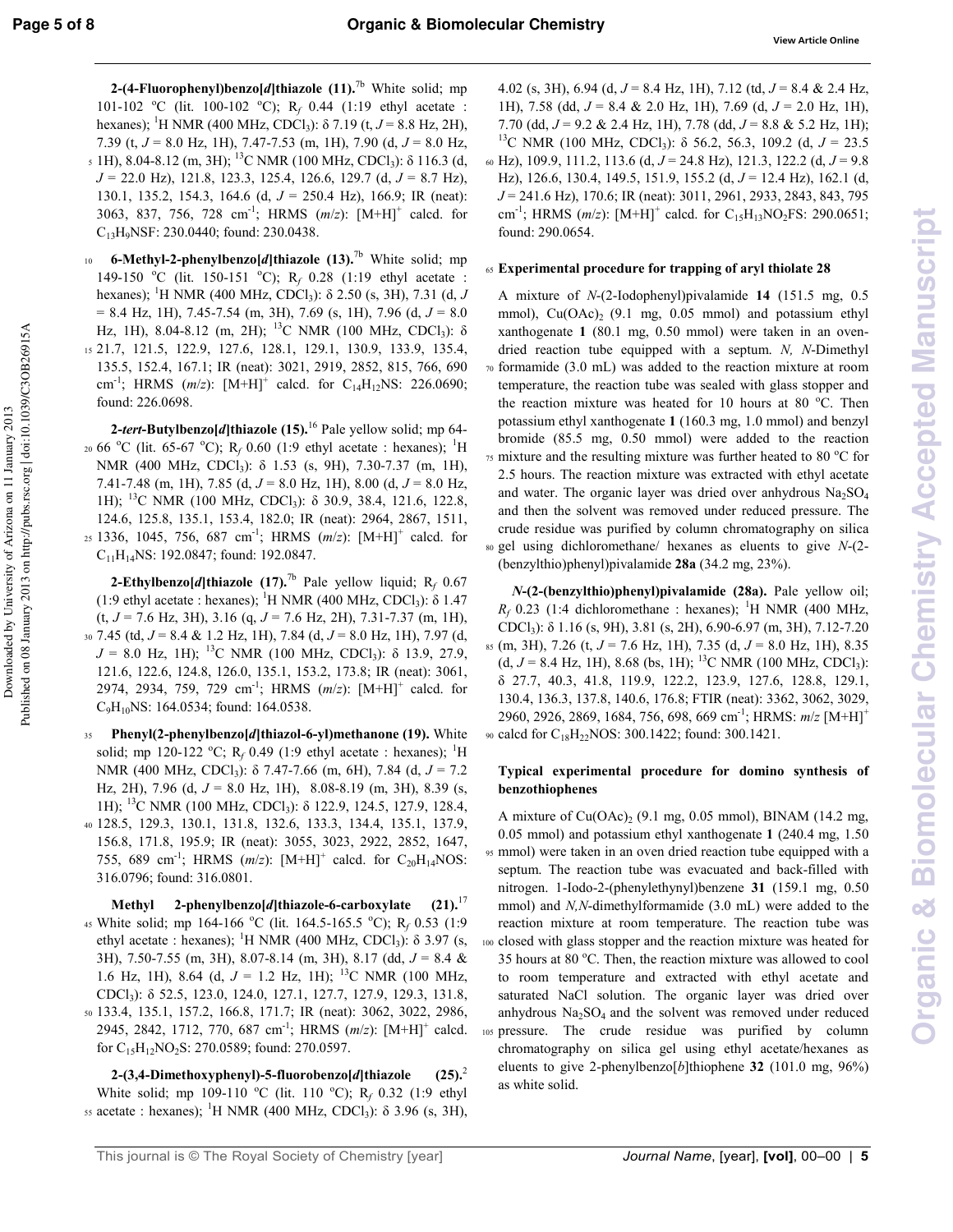$75$ 

85

115

2-Phenylbenzo[b]thiophene (32).<sup>15a</sup> White solid; mp 164-165 <sup>o</sup>C (lit. 164-166 <sup>o</sup>C); R<sub>f</sub> 0.63 (in hexanes); <sup>1</sup>H NMR (400 MHz, CDCl<sub>3</sub>):  $\delta$  7.30-7.40 (m, 3H), 7.44 (t,  $J = 8.0$  Hz, 2H), 7.56 (s, 1H), 7.74 (d,  $J = 7.6$  Hz, 2H), 7.79 (d,  $J = 7.6$  Hz, 1H), 7.85 (d, J  $_5 = 8.0$  Hz, 1H); <sup>13</sup>C NMR (100 MHz, CDCl<sub>3</sub>):  $\delta$  119.6, 122.4, 123.7, 124.5, 124.6, 126.6, 128.4, 129.1, 134.5, 139.7, 140.8, 144.4; IR (neat): 3052, 3027, 2924, 2855, 752, 731, 690 cm<sup>-1</sup>; HRMS  $(m/z)$ :  $[M+H]^+$  calcd. for  $C_{14}H_{11}S$ : 211.0581; found: 211.0580.

2-p-Tolylbenzo[b]thiophene  $(34)$ .<sup>15a</sup> White solid; mp 167-168  $10<sup>°</sup>$ <sup>o</sup>C (lit. 166.1-168.2 <sup>o</sup>C); R<sub>f</sub> 0.64 (in hexanes); <sup>1</sup>H NMR (400 MHz, CDCl<sub>3</sub>):  $\delta$  2.28 (s, 3H), 7.11 (d,  $J = 8.0$  Hz, 2H), 7.16-7.26 (m, 2H), 7.38 (s, 1H), 7.50 (d,  $J = 8.0$  Hz, 2H), 7.64 (d,  $J = 7.6$ Hz, 1H), 7.70 (d,  $J = 7.6$  Hz, 1H); <sup>13</sup>C NMR (100 MHz, CDCl<sub>3</sub>): 15  $\delta$  21.4, 118.9, 122.3, 123.5, 124.2, 124.6, 126.5, 129.7, 131.6, 138.4, 139.4, 140.9, 144.5; IR (neat): 3051, 3021, 2913, 2856, 808, 733, 721 cm<sup>-1</sup>; HRMS (m/z): [M+H]<sup>+</sup> calcd. for C<sub>15</sub>H<sub>13</sub>S: 225.0738; found: 225.0742.

2-m-Tolylbenzo[b]thiophene  $(36)$ .<sup>15c</sup> White solid; mp 116-20 118 °C (lit. 117-118 °C); R<sub>f</sub> 0.73 (in hexanes); <sup>1</sup>H NMR (400 MHz, CDCl<sub>3</sub>): δ 2.44 (s, 3H), 7.17 (d, J = 7.2 Hz, 1H), 7.29-7.39 (m, 3H), 7.52-7.56 (m, 3H), 7.78 (d,  $J = 7.6$  Hz, 1H), 7.84 (d,  $J =$ 7.6 Hz, 1H); <sup>13</sup>C NMR (100 MHz, CDCl<sub>3</sub>): δ 21.6, 119.4, 122.4, 123.6, 123.7, 124.3, 124.6, 127.3, 128.9, 129.2, 134.3, 138.7, 25 139.6, 140.8, 144.5; IR (neat): 3056, 3027, 2921, 2854, 832, 786, 747 cm<sup>-1</sup>; HRMS (*m/z*): [M+H]<sup>+</sup> calcd. for C<sub>15</sub>H<sub>13</sub>S: 225.0738; found: 225.0745.

Published on 08 January 2013 on http://pubs.rsc.org | doi:10.1039/C3OB26915A

Downloaded by University of Arizona on 11 January 2013

2-(4-Methoxy-2-methylphenyl)benzo[b]thiophene  $(38).$ White solid; mp 68-69 °C;  $R_f$  0.37 (in hexanes); <sup>1</sup>H NMR (400 30 MHz, CDCl<sub>3</sub>): δ 2.47 (s, 3H), 3.85 (s, 3H), 6.79-6.84 (m, 1H), 6.86 (d,  $J = 2.4$  Hz, 1H), 7.21 (s, 1H), 7.30-7.40 (m, 2H), 7.42 (d,  $J = 8.4$  Hz, 1H), 7.78 (d,  $J = 8.0$  Hz, 1H), 7.84 (d,  $J = 8.0$  Hz, 1H); <sup>13</sup>C NMR (100 MHz, CDCl<sub>3</sub>):  $\delta$  21.5, 55.4, 111.4, 116.3, 122.1, 122.7, 123.4, 124.0, 124.4, 126.8, 131.9, 138.1, 140.1, 35 140.4, 143.6, 159.7; IR (neat): 3052, 3001, 2962, 2932, 2835, 811, 744, 727 cm<sup>-1</sup>; HRMS (*m/z*):  $[M+H]^+$  calcd. for C<sub>16</sub>H<sub>15</sub>OS: 255.0844; found: 255.0836.

2-(4-Fluorophenyl)benzo[b]thiophene  $(40).$ <sup>18</sup> White solid; mp 162 °C (lit. 162-164 °C); R<sub>f</sub> 0.69 (in hexanes); <sup>1</sup>H NMR (400 40 MHz, CDCl<sub>3</sub>): δ 7.09-7.16 (m, 2H), 7.30-7.40 (m, 2H), 7.47 (s, 1H), 7.65-7.71 (m, 2H), 7.77 (d,  $J = 7.2$  Hz, 1H), 7.83 (d,  $J = 7.6$ Hz, 1H); <sup>13</sup>C NMR (100 MHz, CDCl<sub>3</sub>):  $\delta$  116.1 (d, J = 21.8 Hz), 119.6, 122.4, 123.7, 124.5, 124.8, 128.3 (d,  $J = 8.0$  Hz), 130.7, 139.6, 140.8, 143.2, 162.9 (d,  $J = 246.8$  Hz); IR (neat): 3061, 45 3033, 821, 745, 727 cm<sup>-1</sup>.

2-Cyclohexenylbenzo[b]thiophene  $(42)$ .<sup>15b</sup> White solid; mp 85-86 °C (lit. 84-86 °C); R<sub>f</sub> 0.72 (in hexanes); <sup>1</sup>H NMR (400 MHz, CDCl<sub>3</sub>): δ 1.57-1.64 (m, 2H), 1.69-1.76 (m, 2H), 2.13-2.20  $(m, 2H), 2.39-2.45$   $(m, 2H), 6.23$   $(t, J = 4.0$  Hz, 1H $), 7.03$   $(s, 1H),$  $50$  7.14-7.23 (m, 2H), 7.56-7.60 (m, 1H), 7.65 (d,  $J = 7.2$  Hz, 1H); <sup>13</sup>C NMR (100 MHz, CDCl<sub>3</sub>):  $\delta$  22.2, 22.8, 25.9, 27.1, 117.9, 122.1, 123.3, 124.2, 124.3, 127.2, 131.7, 138.4, 140.6, 146.9; IR (neat): 3050, 3022, 2927, 2855, 2826, 1632, 817, 740, 722 cm<sup>-1</sup>; HRMS  $(m/z)$ :  $[M+H]^+$  calcd. for C<sub>14</sub>H<sub>15</sub>S: 215.0894; found: 55 215.0903.

2-(Benzo[b]thiophen-2-yl)pyridine  $(44).^{19}$  White solid; mp 125-126 °C (lit. 126 °C); R<sub>f</sub> 0.55 (1:9 ethyl acetate : hexanes); <sup>1</sup>H NMR (400 MHz, CDCl<sub>3</sub>): δ 7.18-7.23 (m, 1H), 7.32-7.39 (m, 2H), 7.73 (td,  $J = 8.0 \& 2.0$  Hz, 1H), 7.78-7.82 (m, 2H), 7.83 (s, 60 1H), 7.85-7.90 (m, 1H), 8.62-8.66 (m, 1H); <sup>13</sup>C NMR (100 MHz, CDCl<sub>3</sub>):  $\delta$  119.7, 121.2, 122.7, 124.2, 124.6, 125.2, 136.7, 140.6, 140.8, 144.9, 149.9, 152.7; IR (neat): 3045, 2991, 782, 752, 738  $cm^{-1}$ .

#### **Acknowledgments**

65 We thank CSIR (01(2378)/10/EMR-II) and DST New Delhi, India for the financial support. D. J. C. P. thanks UGC, New Delhi, India for senior research fellowship. We thank DST, New Delhi for the funding towards the 400 MHz NMR instrument to the Department of Chemistry, IIT Madras under the IRPHA 70 scheme and ESI-MS facility under the FIST programme.

#### Notes and references

- (a) I. P. Beletskaya and V. P. Ananikov, Chem. Rev., 2011, 111,  $\mathbf{1}$ 1596; (b) T. Kondo and T. Mitsudo, Chem. Rev., 2000, 100, 3205; (c) Y. Liu and J. -P. Wan, Org. Biomol. Chem., 2011, 9, 6873; (d) L. L. Bozec and C. J. Moody, Aust. J. Chem., 2009, 62, 639; (e) T.
- Kashiki, S. Shinamura, M. Kohara, E. Miyazaki, K. Takimiya, M. Ikeda and H. Kuwabara, Org. Lett., 2009, 11, 2473. S. Aiello, G. Wells, E. L. Stone, H. Kadri, R. Bazzi, D. R. Bell, M.  $\mathfrak{D}$
- F. G. Stevens, C. S. Matthews, T. D. Bradshaw and A. D. Westwell, J. Med. Chem., 2008, 51, 5135.
- X. Wang, K. Sarris, K. Kage, D. Zhang, S.P. Brown, T. Kolasa, C.  $\mathcal{L}$ Surowy, O. F. El Kouhen, S. W. Muchmore, J. D. Brioni and A. O. Stewart, J. Med. Chem., 2009, 52, 170.
- (a) Z. Qin, I. Kastrati, R. E. P. Chandrasena, H. Liu, P. Yao, P. A.  $\overline{4}$ Petukhov, J. L. Bolton and G. R. J. Thatcher, J. Med. Chem., 2007, 50, 2682; (b) C. S. Bryan, J. A. Braunger and M. Lautens, Angew. Chem. Int. Ed., 2009, 48, 7064.
- J. A. Seijas, M. P. Vázquez-Tato, M. R. Carballido-Reboredo, J. 5 Crecente-Campo and L. Romar-López, Synlett., 2007, 313.
- $90\quad 6$ (a) X. J. Mu, J. P. Zou, R. S. Zeng and J. C. Wu, Tetrahedron Lett., 2005, 46, 4345; (b) D.S. Bose and M. Idrees, Tetrahedron Lett., 2007.48.669.
	- $\overline{7}$ (a) G. Evindar and R. A. Batey, J. Org. Chem., 2006, 71, 1802; (b) E. A. Jaseer, D. J. C. Prasad, A. Dandapat and G. Sekar, Tetrahedron Lett., 2010, 51, 5009.
- (a) T. Itoh and T. Mase, Org. Lett., 2007, 9, 3687; (b) D. Ma et al.  $8\phantom{1}$ reported a CuI-catalyzed method for the synthesis of benzothiazoles from 2-haloanilides using sodium sulfide as thiol precursor. Sodium sulfide is a strongly alkaline like sodium hydroxide. Hence, under these reaction conditions base sensitive functional groups like ester 100 was hydrolyzed and the corresponding acid is isolated. See, D. Ma. S. Xie, P. Xue, X. Zhang, J. Dong and Y. Jiang, Angew. Chem. Int. Ed., 2009, 48, 4222.
- $(a)$  A. B. Naidu, E. A. Jaseer and G. Sekar, J. Org. Chem., 2009, 74, 105 3675; (b) R. K. Rao, A. B. Naidu and G. Sekar, Org. Lett., 2009, 11, 1923; (c) D. J. C. Prasad and G. Sekar, Org. Biomol. Chem., 2009, 7, 5091; (d) D. J. C. Prasad, A. B. Naidu and G. Sekar, Tetrahedron Lett., 2009, 50, 1411; (e) D. J. C. Prasad and G. Sekar, Synthesis, 2010, 79; (f) K. G. Thakur and G. Sekar, Chem. Commun., 2011, 47, 6692; (g) K. G. Thakur, D. Ganapathy and G. Sekar, Chem. Commun., 2011, 47, 5076.
	- 10 D. J. C. Prasad and G. Sekar, Org. Lett., 2011, 13, 1008.
	- 11 The in situ generated aryl thiolate 28 was trapped with benzyl bromide and the corresponding aryl thioether 28a was isolated in 32% yield. (See experimental section for details)
	- 12 (a) D. Yue and R. C. Larock, J. Org. Chem., 2002, 67, 1905; (b) B. L. Flynn, P. Verdier-Pinard and E. Hamel, Org. Lett., 2001, 3, 651; (c) I. Nakamura, T. Sato and Y. Yamamoto, Angew. Chem. Int. Ed., 2006, 45, 4473.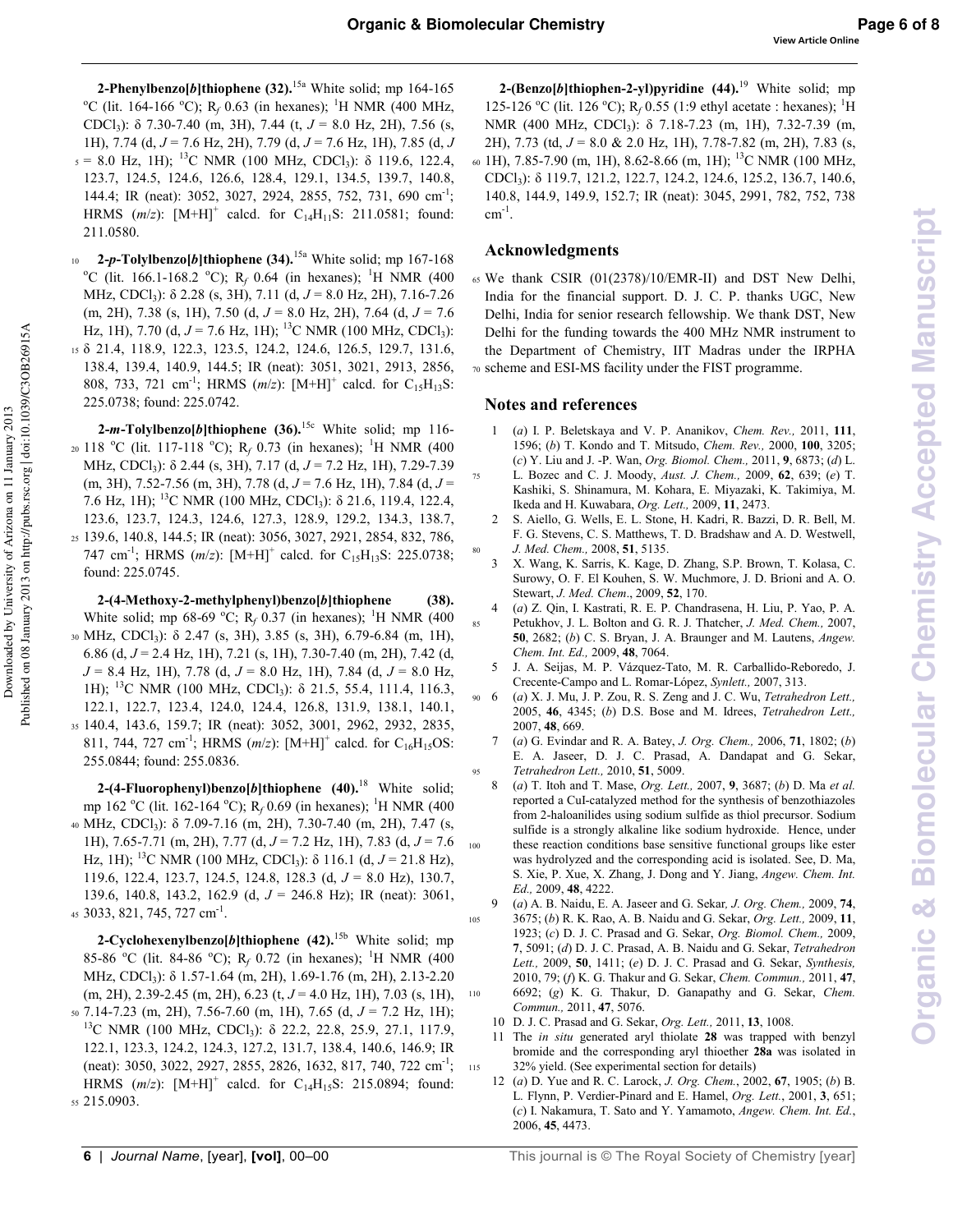- 13 M. C. Willis, D. Taylor and A. T. Gillmore, Tetrahedron, 2006, 62, 11513.
- 14 A. M. Malte and C. E. Castro, J. Am. Chem. Soc., 1967, 89, 6770.
- 15 (a) M. Kuhn, F. C. Falk and J. Paradies, Org. Lett., 2011, 13, 4100; (b) V. Guilarte, M. A. Fernández-Rodríguez, P. García-García, E.
- Hernando and R. Sanz, Org. Lett., 2011, 13, 5100; (c) L. L. Sun, C. L. Deng, R. Y. Tang and X. G. Zhang, J. Org. Chem., 2011, 76, 7546.
- 16 C. Benedí, F. Bravo, P. Uriz, E. Fernández, C. Claverb and S. Castillón, Tetrahedron Lett., 2003, 44, 6073.
- 17 Y. Cheng, J. Yang, Y. Qu and P. Li, Org. Lett., 2012, 14, 98.
- 18 A. B. Bíró and A. Kotschy, Eur. J. Org. Chem., 2007, 1364. 19 M. Baghbanzadeh, C. Pilger and C. O. Kappe, J. Org. Chem., 2011,
- 76, 8138.

 $\overline{\mathbf{5}}$ 

 $10\,$ 

This journal is © The Royal Society of Chemistry [year]

Journal Name, [year], [vol], 00-00 | 7